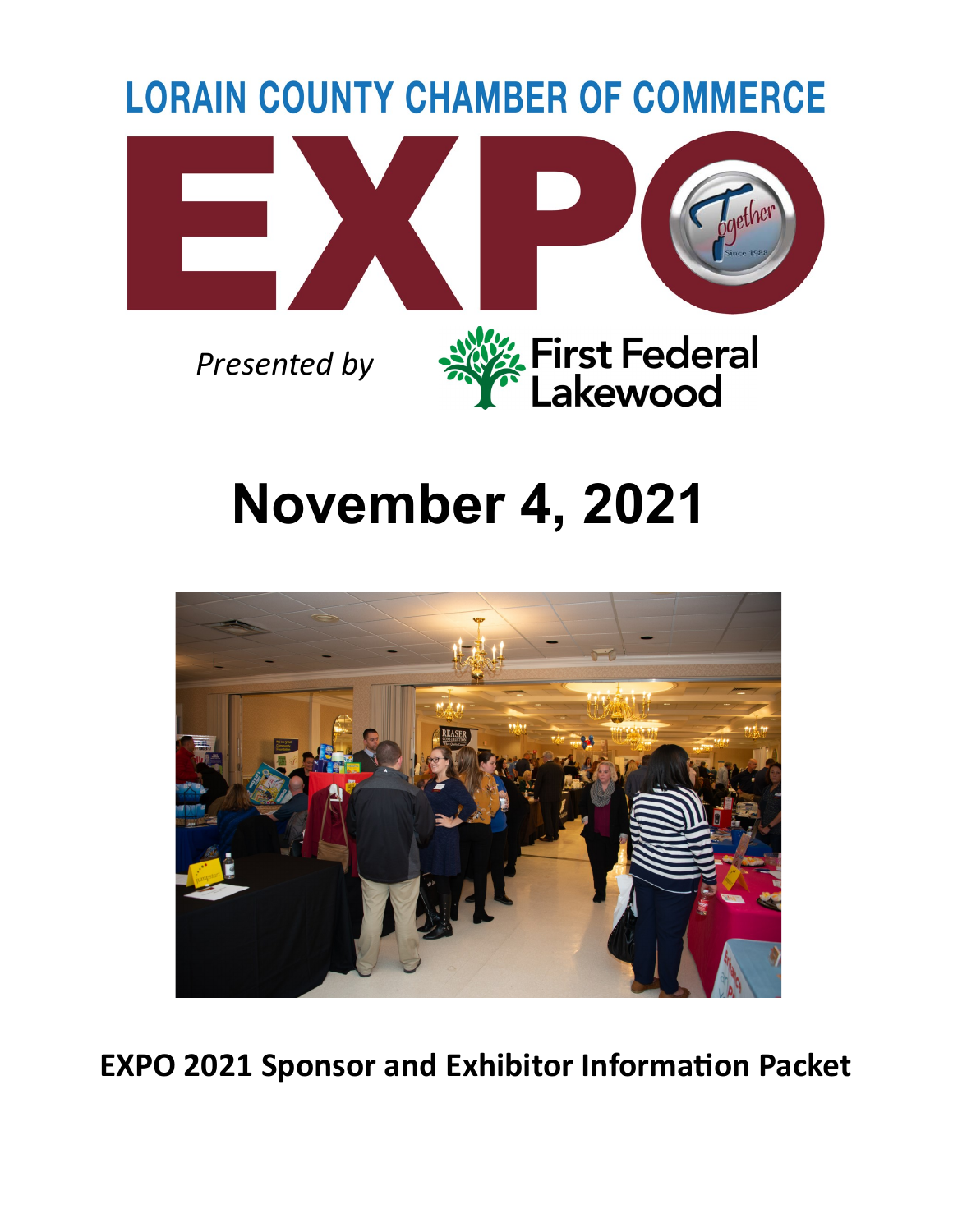

#### **Date, Time and Location**

November 4, 2021 3:30pm—6:30pm

Tom's Country Place 3442 Stoney Ridge Rd. Avon, Ohio 44011

## **General Information**

**1:30pm** Set –up **3:00pm** Exhibitors and Food Vendors need to be ready. **3:30pm** Doors Open **6:30pm** Doors Close

#### **Door Prizes**

Each exhibitor may offer a door prize at your booth. You must draw and distribute your own prizes.

## **Electricity Information**

Electricity is available upon request. Please bring your own extension cords.

## **Exhibitor Information**

- One 6ft table with table cloth will be provided.
- Do not attach anything to the walls or ceiling.
- No retail sales.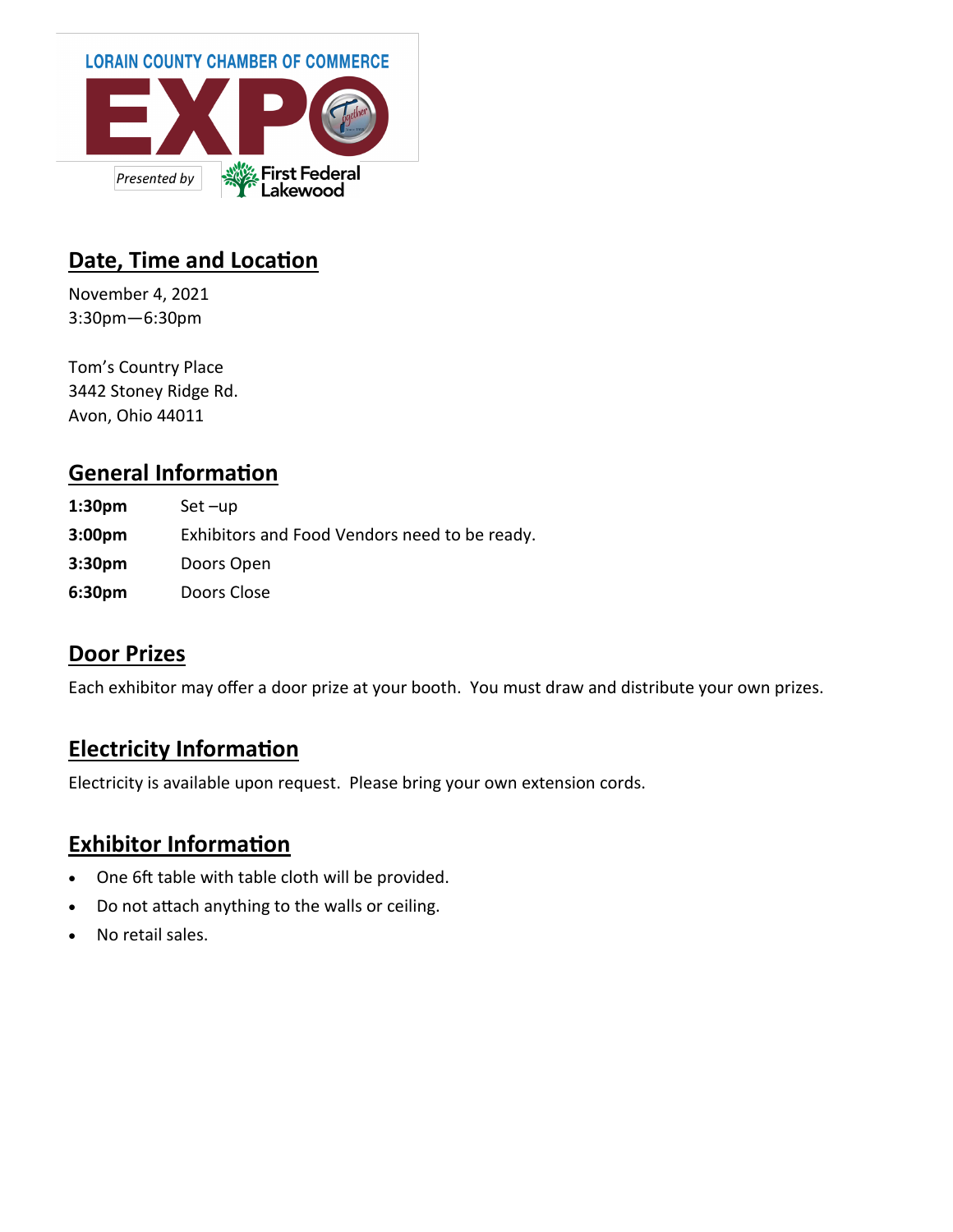

#### **November 4, 2021 3:30pm—6:30pm**

Tom's Country Place 3442 Stoney Ridge Rd. Avon, Ohio 44011

# **SPONSORSHIP INFORMATION**

## **SPONSORSHIP LEVELS** (Sponsors must be a chamber member)

#### **Premier Sponsor—\$3000**

- Company Logo will appear on all publicity material (including bags, postcards, event signs and on floor plan)
- Logo included in pulse Magazine ad
- Logo included in puLse Magazine thank you ad after event
- Logo link will be included in emails.
- Facebook and Twitter promotion of your business on the Lorain County Chamber of Commerce page
- Company Name included in Radio spots
- Logo on County Chamber website Expo page
- Attendee list provided after event
- Sponsors will be provided with a double booth (2- 6ft covered tables next to each other )with Priority Placement on show floor

#### **Platinum Sponsor - \$1000**

- Company Logo will appear on all publicity material (including bags, postcards, event sign, and on floor plan)
- Logo included in pulse Magazine ad
- Logo included in in puLse Magazine thank you ad after event
- Logo link will be included in emails.
- Facebook and Twitter promotion of your business on the Lorain County Chamber of Commerce page
- Company Name included in Radio spots
- Attendee list provided after event
- Sponsors will be provided with a 6ft covered table with Second Priority Placement on show floor

## **Gold Sponsors - \$500**

- Company Logo will appear on all publicity material (including bags, postcards, event sign, and on floor plan)
- Logo included in pulse Magazine ad
- Logo included in in puLse Magazine thank you ad after event
- Logo link will be included in emails.
- Facebook and Twitter promotion of your business on the Lorain County Chamber of Commerce page
- Attendee list provided after event
- Sponsors will be provided with a 6ft covered table with Third Priority Placement on show floor

#### **Silver Sponsors - \$350**

- Company Name will appear on all publicity material (including bags, postcards, event sign, and on floor plan)
- Attendee list provided after event
- Sponsors will be provided with a 6ft covered table with Fourth Priority Placement on show floor.

#### **Sponsorship deadline is September 16, 2021**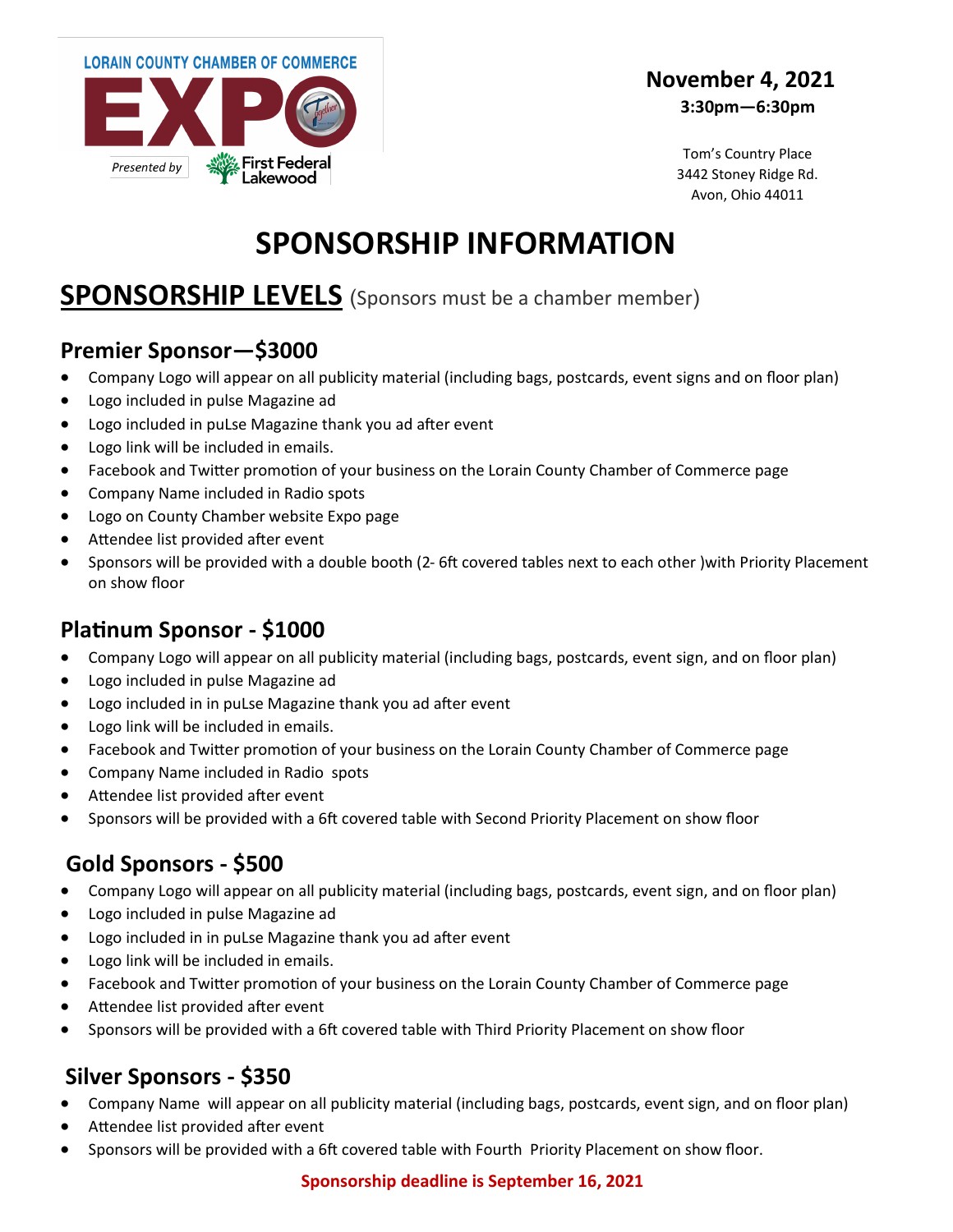

#### **November 4, 2021 3:30pm—6:30pm**

Tom's Country Place 3442 Stoney Ridge Rd. Avon, Ohio 44011

# **EXHIBITOR INFORMATION**

## **EXHIBITORS**

**Exhibitors will be provided with one 6ft table and one table covering. No retail sales. Limited Electricity will be available. First paid first serve.**

#### **Chamber Member Pricing**

\$225 Chamber Members before October 15, 2021 \$275 Chamber Members after October 15, 2021

#### **Non-Chamber Member Pricing**

\$375 Non-Members before October 15, 2021 \$400 Non-Members after October 15 2021

**Exhibitor deadline is October 21, 2021**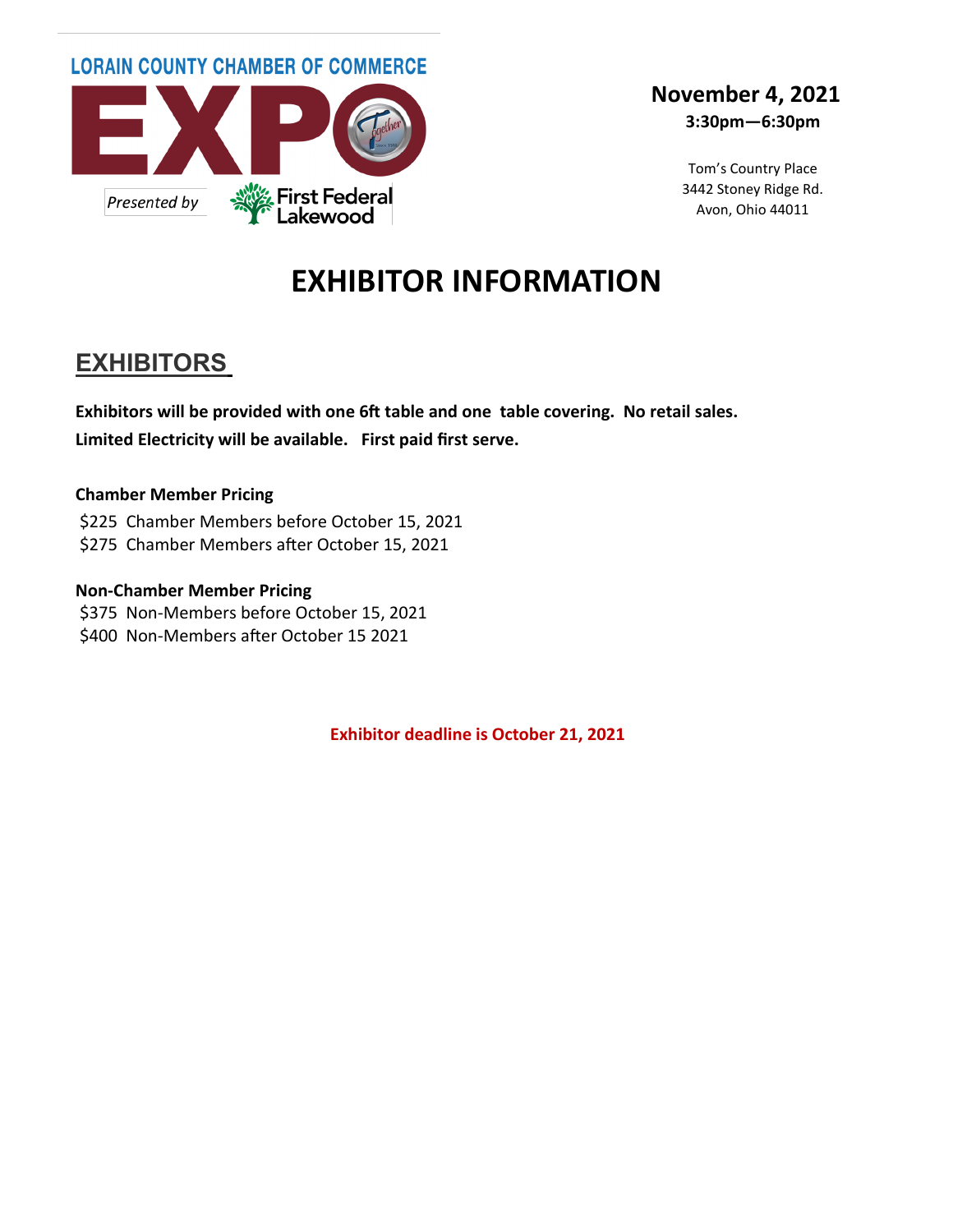## **2021 Registration Form**

Check box and complete payment form. Read all guidelines and requirements as indicated on exhibitor forms. No cancellation and or refund will be given.

#### **Sponsorship (All Sponsorships include an exhibitor table. Must be a Chamber Member.)**

| Premier Sponsor - \$3000                                                                      |                                             |
|-----------------------------------------------------------------------------------------------|---------------------------------------------|
| Platinum Sponsor-\$1000                                                                       |                                             |
| Gold Sponsor-\$500                                                                            |                                             |
| $\bigcirc$ Silver Sponsor-\$350                                                               |                                             |
| <b>Exhibitor</b>                                                                              |                                             |
| S225 Chamber Member before Oct. 15th                                                          | S275 Chamber member after Oct. 15th         |
| S375 Non-Member before Oct. 15th                                                              | $\bigcirc$ \$400 Non-Member after Oct. 15th |
| <b>Check Electricity preference below (limited availability)</b><br><b>T</b> YES<br><b>NO</b> |                                             |
| Please complete form below.                                                                   |                                             |
|                                                                                               |                                             |
|                                                                                               |                                             |
|                                                                                               |                                             |
|                                                                                               |                                             |
|                                                                                               |                                             |
| <b>Credit Card Information:</b>                                                               |                                             |
|                                                                                               |                                             |
| Card Holder Billing Address_                                                                  |                                             |
| Account Number <b>Account Number Account Number</b>                                           |                                             |
|                                                                                               |                                             |
|                                                                                               |                                             |

Make checks payable to Lorain County Chamber of Commerce. 226 Middle Ave. 5th Floor, Elyria, OH 44035 Ph. 440-328-2550 Fax 440-328-2557. Any questions contact Tammy Cascio at tcascio@loraincountychamber.com